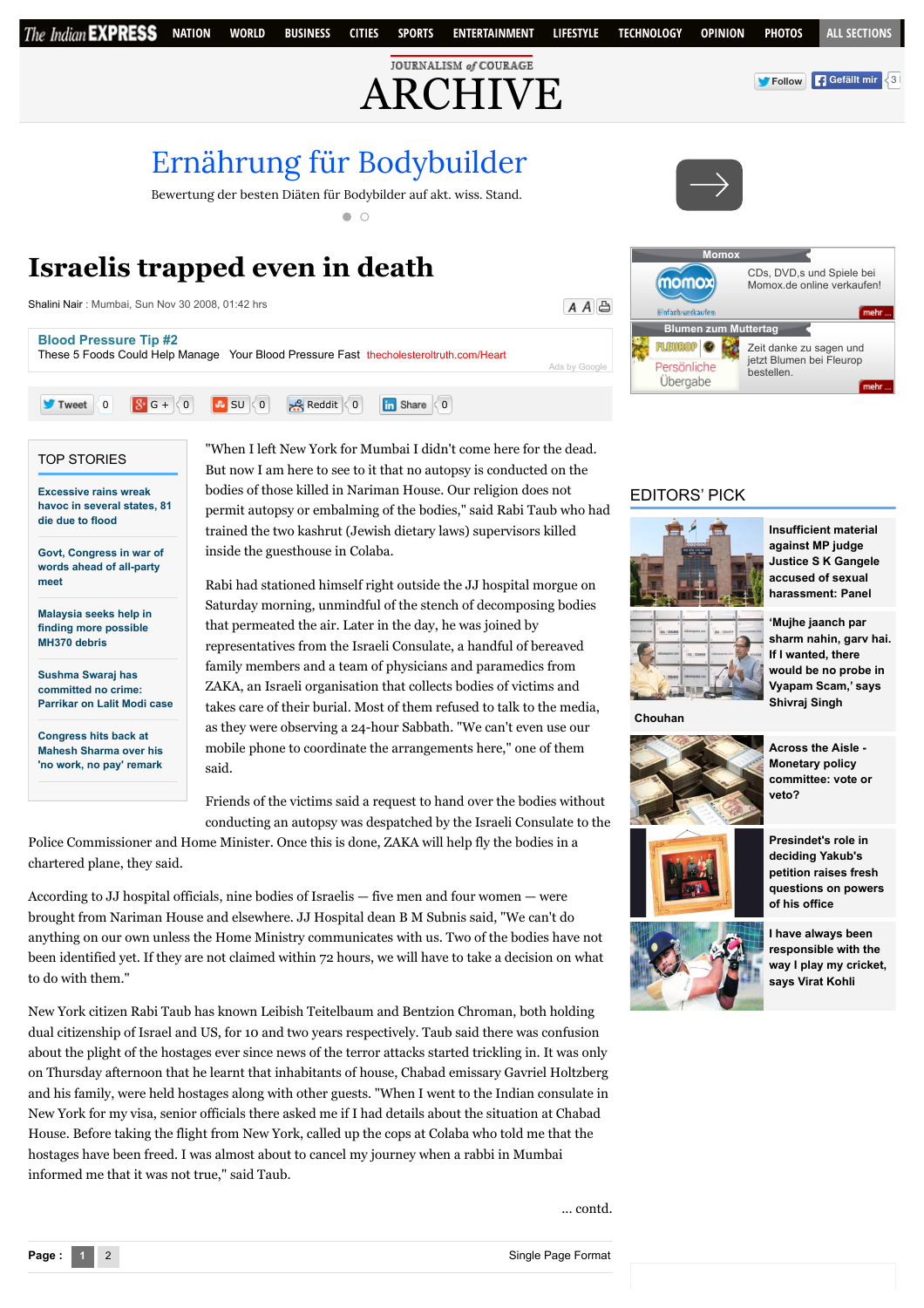## **FROM AROUND THE WEB**



**[You'll Never Believe What Kim Jong](http://myfirstclasslife.com/8-of-kim-jong-uns-most-ridiculous-splurges/?utm_source=ob-00d4039beac0f3fb85d7af215bcd0ff942&utm_medium=outbrain&utm_campaign=na)un Bought**

**My 1st Class Life**



**[How much did our Irish emigrant](http://www.irishcentral.com/roots/ancestry/How-much-did-our-Irish-emigrant-ancestors-have-to-give-up-to-get-ahead-PHOTOS.html) ancestors have to give up to get**



**You Will Not Believe That This [Woman Has Been Pregnant for TWO](http://www.wplol.us/you-will-not-believe-that-this-woman-has-been-pregnant-for-two-years/)**



**[And So It Began](http://plarium.com/en/strategy-games/sparta-war-of-empires/?plid=67283&pxl=outbrain&publisherid=SP_EN_ROW_New_Pool_Test)… Sparta: War of Empires Sparta**

**[Ireland's population is growing the](http://www.irishcentral.com/news/Irelands-population-is-growing-the-fastest-in-Europe.html?utm_source=outbrain&utm_medium=content&utm_campaign=paid)**

**fastest in Europe IrishCentral**



**[Portraits of Irish emigrants before](http://www.irishcentral.com/culture/entertainment/Portraits-of-Irish-immigrants-before-and-after-leaving-PHOTOS.html) and after leaving (PHOTOS) IrishCentral**



**Review: In 'Southpaw,' Jake [Gyllenhaal Tries to Box His Way Back](http://www.nytimes.com/2015/07/24/movies/review-in-southpaw-jake-gyllenhaal-tries-to-box-his-way-back-from-tragedy.html?WT.mc_id=2015-AUGUST-OTB-INTL_AUD_DEV-0801-0831&WT.mc_ev=click&ad-keywords=IntlAudDev) From Tragedy The New York Times**



**[10 Tricks To Learn Any Language From](http://www.babbel.com/en/magazine/10-tips-from-an-expert?slc=engmag-a1-vid-bv1-tipsandtricks-ob&utm_source=outbrain&utm_medium=cpc&utm_campaign=cd_engall_gen_cde_bv1_polyglot) The Man Who Speaks 9 Babbel**

[Recommended by](http://archive.indianexpress.com/news/israelis-trapped-even-in-death/392296/#) **Quitbrain** 

**[Today's Paper](javascript:void(0)) [Edits & Columns](javascript:void(0))**

[Shopping Online](http://www.shoppinglevel.co.uk/)

**[Most Commented](javascript:void(0))**





**New York Times** 

**- Always Entertaining** 

# **YOU MIGHT ALSO LIKE**



**[And So It Began](http://plarium.com/en/strategy-games/sparta-war-of-empires/?plid=67283&pxl=outbrain&publisherid=SP_EN_ROW_New_Pool_Test)… Sparta: War of Empires Sparta**

[Recommended by](http://archive.indianexpress.com/news/israelis-trapped-even-in-death/392296/#) **Outbrain** 

**Tags:** [terror](http://archive.indianexpress.com/gsearch.php?q=terror) [mumbai mumbai terror attack taj hotel attack terror india](http://archive.indianexpress.com/gsearch.php?q=%20mumbaimumbai%20terror%20attacktaj%20hotel%20attackterror%20india)

# **[Ernährung für Bodybuilder](http://www.googleadservices.com/pagead/aclk?sa=L&ai=C8LzwV6G_VbDZIMmnYsXThKgGjJ_IxgaM9ZzB_gHAjbcBEAEggp3WDCgCYJW6roK0B6ABxIv82APIAQGpAtw4cQ9MabI-qAMBqgS3AU_Q5GzYn2e9PpbOf6dvQ0fBavykBqiNuES3ZqPVIvyux-08Cfo0syB6n1dmmBaHMCrfiHsc4AKPzABsGeEsbM7I7jn-5aaRHozzSjlODek7Bt86l7M2kuKCG6aSrQIrZzQd8lGGM30YqalBes2sCfjjNfrB_rG8VGRDlgroKl-jn2DdG4jU3Lyh_BTS-8YlzRuYRfcr2y7LvW16-biKKR4wlc_jbJQa8L4OywOvLGOxdf7i3G4HRogGAYAHpPSDJ6gHpr4b2AcB&num=1&cid=5GgA37wU3mKHf6B0Diwu0IMA&sig=AOD64_2wBixqab3ceo5hHWUgel4vRcPWdQ&client=ca-pub-9517772455344405&adurl=http://novagenics.com/de/buecher-ueber-kraftsport-ernaehrung)**

Der aktuelle Stand der wiss. Ernährungslehre im Kraftsport [www.novagenics.com/Loeffelholz](http://www.googleadservices.com/pagead/aclk?sa=L&ai=C8LzwV6G_VbDZIMmnYsXThKgGjJ_IxgaM9ZzB_gHAjbcBEAEggp3WDCgCYJW6roK0B6ABxIv82APIAQGpAtw4cQ9MabI-qAMBqgS3AU_Q5GzYn2e9PpbOf6dvQ0fBavykBqiNuES3ZqPVIvyux-08Cfo0syB6n1dmmBaHMCrfiHsc4AKPzABsGeEsbM7I7jn-5aaRHozzSjlODek7Bt86l7M2kuKCG6aSrQIrZzQd8lGGM30YqalBes2sCfjjNfrB_rG8VGRDlgroKl-jn2DdG4jU3Lyh_BTS-8YlzRuYRfcr2y7LvW16-biKKR4wlc_jbJQa8L4OywOvLGOxdf7i3G4HRogGAYAHpPSDJ6gHpr4b2AcB&num=1&cid=5GgA37wU3mKHf6B0Diwu0IMA&sig=AOD64_2wBixqab3ceo5hHWUgel4vRcPWdQ&client=ca-pub-9517772455344405&adurl=http://novagenics.com/de/buecher-ueber-kraftsport-ernaehrung)

### **[Buchtipp](http://googleads.g.doubleclick.net/aclk?sa=L&ai=C2m5eV6G_VbDZIMmnYsXThKgG2MmpyAio_ITj7QHAjbcBEAIggp3WDCgCYJW6roK0B8gBAakC3DhxD0xpsj6oAwGqBLQBT9D0PtufZL0-ls5_p29DR8Fq_KQGqI24RLdmo9Ui_K7H7TwJ-jSzIHqfV2aYFocwKt-IexzgAo_MAGwZ4SxszsjuOf7lppEejPNKOU4N6TsG3zqXszaS4oIbppKtAitnNB3yUYYzfRipqUF6zawJ-OM1-sH-sbxUZEOWCugqX6OfYN0bwNQN7VkfagtrvvtaJkZhQiifm8jZmXnZTIkpKzuV-uhIYF_USkvI8qwvh7e9sFoLgAeI279LqAemvhvYBwE&num=2&sig=AOD64_0DtYXEKPXi4Ufy4c2HSrRqh2lAAg&client=ca-pub-9517772455344405&adurl=http://www.jetztzeit-verlag.de)**

"Ich bleibe Optimist, trotz allem" Erinnerungen an Noach Flug [www.jetztzeit-verlag.de](http://googleads.g.doubleclick.net/aclk?sa=L&ai=C2m5eV6G_VbDZIMmnYsXThKgG2MmpyAio_ITj7QHAjbcBEAIggp3WDCgCYJW6roK0B8gBAakC3DhxD0xpsj6oAwGqBLQBT9D0PtufZL0-ls5_p29DR8Fq_KQGqI24RLdmo9Ui_K7H7TwJ-jSzIHqfV2aYFocwKt-IexzgAo_MAGwZ4SxszsjuOf7lppEejPNKOU4N6TsG3zqXszaS4oIbppKtAitnNB3yUYYzfRipqUF6zawJ-OM1-sH-sbxUZEOWCugqX6OfYN0bwNQN7VkfagtrvvtaJkZhQiifm8jZmXnZTIkpKzuV-uhIYF_USkvI8qwvh7e9sFoLgAeI279LqAemvhvYBwE&num=2&sig=AOD64_0DtYXEKPXi4Ufy4c2HSrRqh2lAAg&client=ca-pub-9517772455344405&adurl=http://www.jetztzeit-verlag.de)

## ALSO READ



**[Narendra Modi a monster,](http://archive.indianexpress.com/news/narendra-modi-a-monster-trinamool-has-pact-with-him-buddha/1217045/) Trinamool has pact with him: Buddha**



**[Mamata never wanted me](http://archive.indianexpress.com/news/mamata-never-wanted-me-to-continue-as-rights-panel-head-justice-ganguly/1217026/) to continue as rights panel head: Justice**



**[Pune: ILS student ends](http://archive.indianexpress.com/news/pune-ils-student-ends-life-after-failing-exams/1216715/) life after failing exams**



[Ads by Google](https://www.google.com/url?ct=abg&q=https://www.google.com/adsense/support/bin/request.py%3Fcontact%3Dabg_afc%26url%3Dhttp://archive.indianexpress.com/news/israelis-trapped-even-in-death/392296/%26gl%3DDE%26hl%3Den%26client%3Dca-pub-9517772455344405%26ai0%3DC8LzwV6G_VbDZIMmnYsXThKgGjJ_IxgaM9ZzB_gHAjbcBEAEggp3WDCgCYJW6roK0B6ABxIv82APIAQGpAtw4cQ9MabI-qAMBqgS3AU_Q5GzYn2e9PpbOf6dvQ0fBavykBqiNuES3ZqPVIvyux-08Cfo0syB6n1dmmBaHMCrfiHsc4AKPzABsGeEsbM7I7jn-5aaRHozzSjlODek7Bt86l7M2kuKCG6aSrQIrZzQd8lGGM30YqalBes2sCfjjNfrB_rG8VGRDlgroKl-jn2DdG4jU3Lyh_BTS-8YlzRuYRfcr2y7LvW16-biKKR4wlc_jbJQa8L4OywOvLGOxdf7i3G4HRogGAYAHpPSDJ6gHpr4b2AcB%26ai1%3DC2m5eV6G_VbDZIMmnYsXThKgG2MmpyAio_ITj7QHAjbcBEAIggp3WDCgCYJW6roK0B8gBAakC3DhxD0xpsj6oAwGqBLQBT9D0PtufZL0-ls5_p29DR8Fq_KQGqI24RLdmo9Ui_K7H7TwJ-jSzIHqfV2aYFocwKt-IexzgAo_MAGwZ4SxszsjuOf7lppEejPNKOU4N6TsG3zqXszaS4oIbppKtAitnNB3yUYYzfRipqUF6zawJ-OM1-sH-sbxUZEOWCugqX6OfYN0bwNQN7VkfagtrvvtaJkZhQiifm8jZmXnZTIkpKzuV-uhIYF_USkvI8qwvh7e9sFoLgAeI279LqAemvhvYBwE&usg=AFQjCNGpeLqx5xmN_lMCq_fEyHCsrA4Ukg)

**Cop killed during hunt to [nab Lashkar commander](http://archive.indianexpress.com/news/cop-killed-during-hunt-to-nab-lashkar-commander/1216712/)**